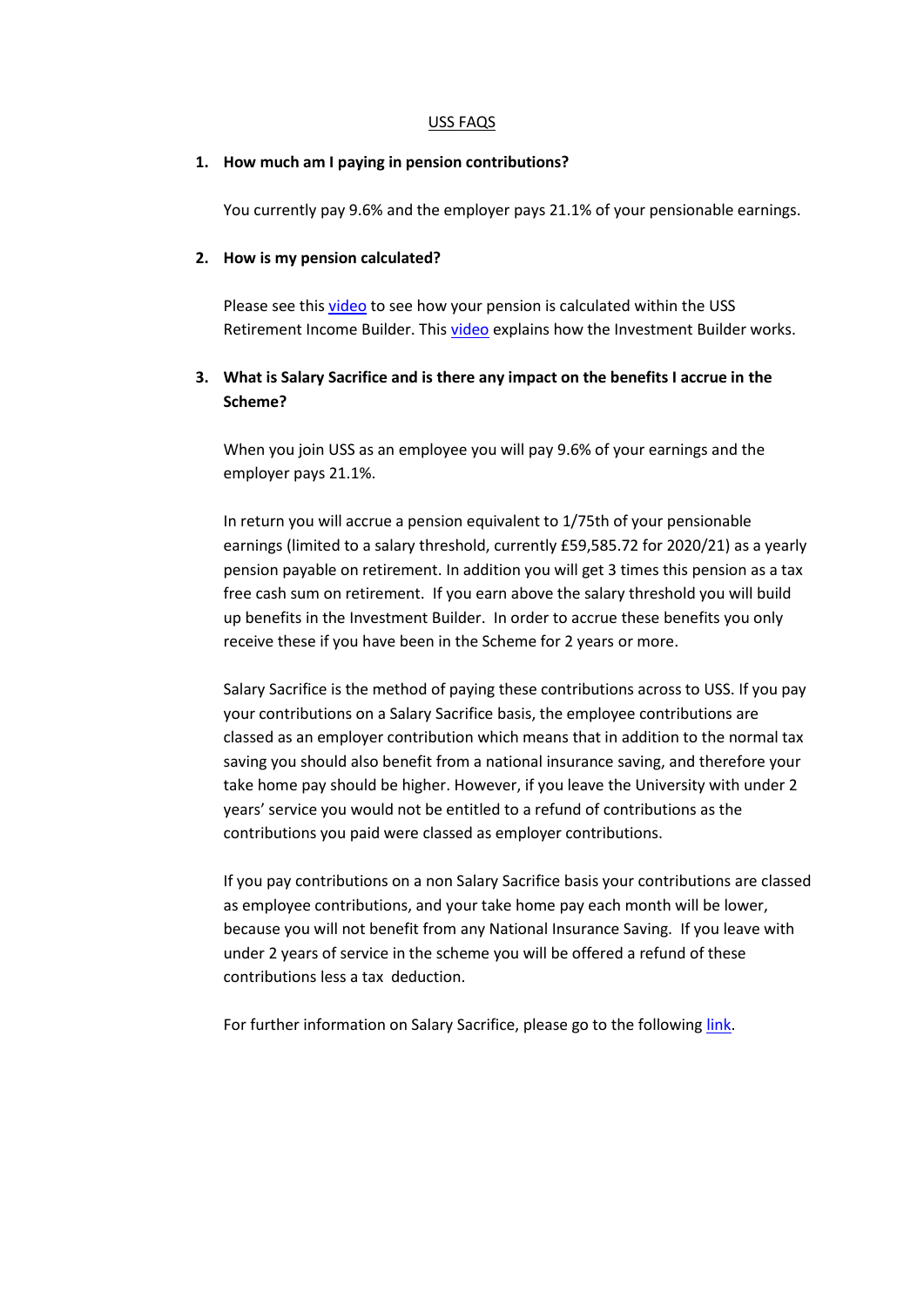### **4. How do I request a Retirement Illustration?**

You may wish to use the various retirement illustration/modelling tools that USS provid[e here.](https://www.uss.co.uk/for-members/calculate-your-benefits) Please be aware of the caveats when using these tools.

Alternatively you can request a quotation by emailing [hr.pensions@warwick.ac.uk](mailto:hr.pensions@warwick.ac.uk) with the potential retirement date you would like the quote to be requested for.

## **5. Can I take any of my pension as tax free cash?**

As a member of the Scheme you accrue 3 times your pension as automatic tax free cash. On retirement, you may be able to take more or less tax free cash, however this will be subject to HMRC restrictions that tax free cash cannot exceed 25% of your total benefits. The [Benefit Conversion Tool](https://www.ussbenefitmodeller.co.uk/benefit_conversion) will help illustrate the maximum amount of tax free cash you may be able to take from the Scheme.

## **6. How do I update my nominated beneficiaries?**

You will need to complete a new Expression of Wish form and return it to the Pensions Team at University House. Your new Expression of Wish form will supersede any previous elections. Unfortunately the Pensions Team are unable to confirm/release who your previous nominated beneficiaries were. The form can be found a[t https://www.uss.co.uk/for-members/life-events/what-happens-when-you](https://www.uss.co.uk/for-members/life-events/what-happens-when-you-die)[die](https://www.uss.co.uk/for-members/life-events/what-happens-when-you-die)

## **7. Can I change my employee contribution rate?**

The employee contribution rate is set by USS and you are unable to change it. If you wish to make further contributions, you can do this by electing to pay additional contributions into the USS Investment Builder on a regular or one off basis. You may find thi[s link](https://www.uss.co.uk/for-members/your-pension-explained/investment-builder) useful.

## **8. I am leaving the University of Warwick, what happens to my occupational pension scheme benefits?**

Upon leaving the University and after your last payment from payroll, the HR Pensions Team will inform USS that you have left. They will write to you about your benefits. Generally your benefits will remain in the Scheme until you claim them on retirement if you have been a member for more than two years. Alternatively, you may be able to transfer them to an alternative arrangement. This will be detailed in the correspondence you receive from the Scheme. You can find out further informatio[n here](https://www.uss.co.uk/for-members/leaving-or-already-left) including options for those with less than two years' service.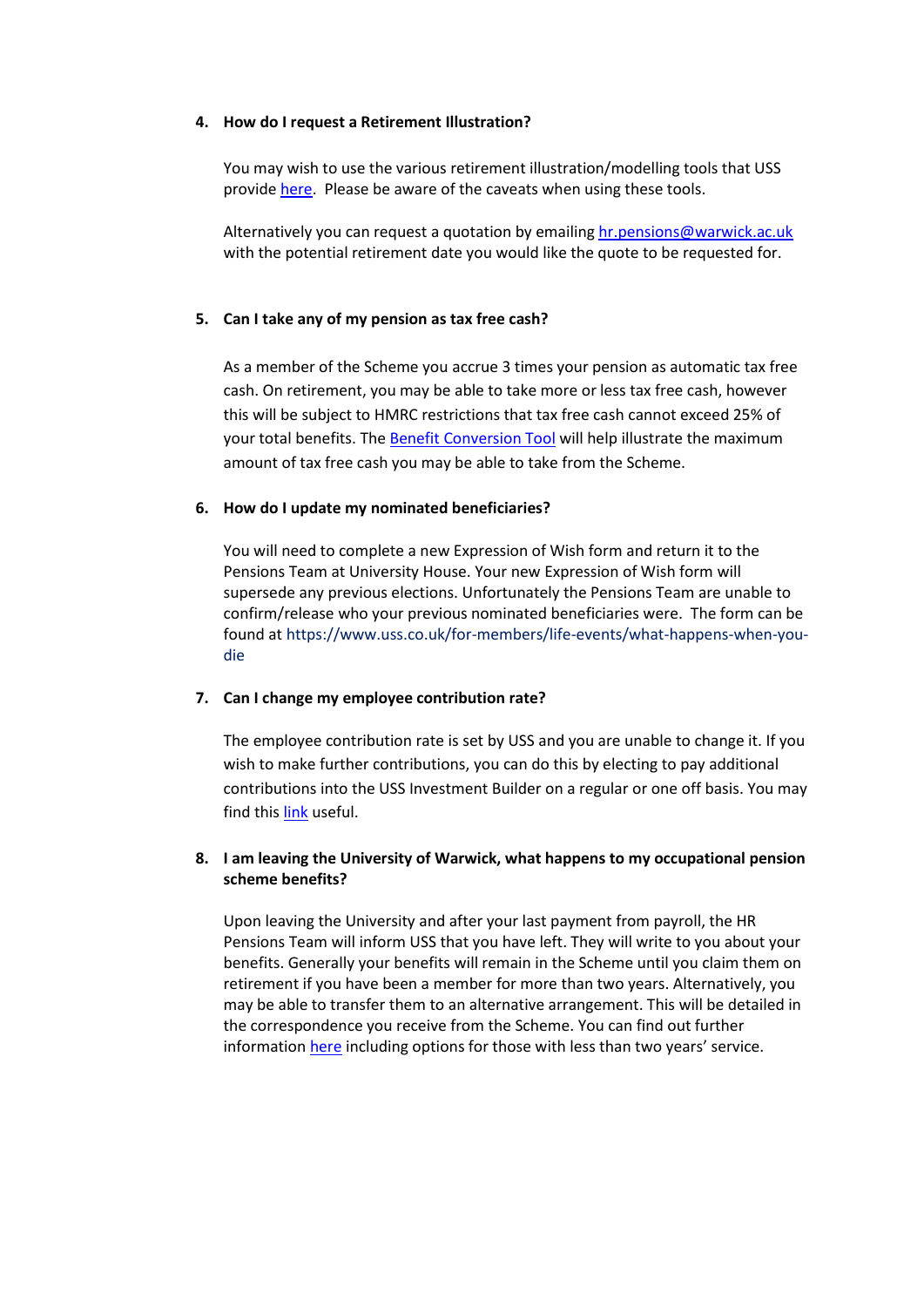## **9. I am leaving the University of Warwick and am moving overseas, what happens to my occupational pension scheme benefits?**

Upon leaving the University and after your last payment from payroll, the HR Pensions Team will inform USS that you have left the Scheme. They will subsequently write to you about your benefits so it is important that you provide up to date addresses. At retirement age, pensions can be paid to members who live overseas; please see [https://www.uss.co.uk/for-members/life-events/working-or](https://www.uss.co.uk/for-members/life-events/working-or-retiring-overseas)[retiring-overseas](https://www.uss.co.uk/for-members/life-events/working-or-retiring-overseas) for further details. Alternatively, you may be able to transfer them to an alternative arrangement. Whilst it may be possible to transfer benefits to an overseas arrangements, the process is more complex.

## **10. Can I transfer my benefits from a previous scheme into my current scheme at University of Warwick and how can I do this?**

In most circumstances you can transfer benefits into the Investment Builder. Further details can be found at [https://www.uss.co.uk/for-members/your-pension](https://www.uss.co.uk/for-members/your-pension-explained/transferring-in-to-uss)[explained/transferring-in-to-uss.](https://www.uss.co.uk/for-members/your-pension-explained/transferring-in-to-uss)

## **11. How can I request a Cash Equivalent Transfer Value for divorce purposes?**

You should request this fro[m hr.pensions@warwick.ac.uk](mailto:hr.pensions@warwick.ac.uk) and explain that it is required for divorce purposes. In your email, please confirm whether it will be the first one you have requested from USS in the last 12 months. Further information can be found at<https://www.uss.co.uk/for-members/life-events/getting-divorced>

## **12. I am moving to a new role on a different grade from my previous role, does this impact my pension scheme?**

If the move is on a permanent basis and is to a post within Grades 1 to 4, you will leave USS and join UPS DC. If the move is permanent and Grade 5 or above you will remain in USS.

If the new role is a secondment, then you will remain in USS unless the role becomes permanent.

#### **13. My home address has changed, how can I notify my pension scheme?**

You should update your address on Success Factors. Please also inform [hr.pensions@warwick.ac.uk](mailto:hr.pensions@warwick.ac.uk) that you have changed your address.

#### **14. Can I withdraw from the scheme and re-join at a later date?**

Yes you can withdraw and re-join in the future. Please note that whilst you are a non-member you will not be covered for Death in Service Life Cover or Incapacity.